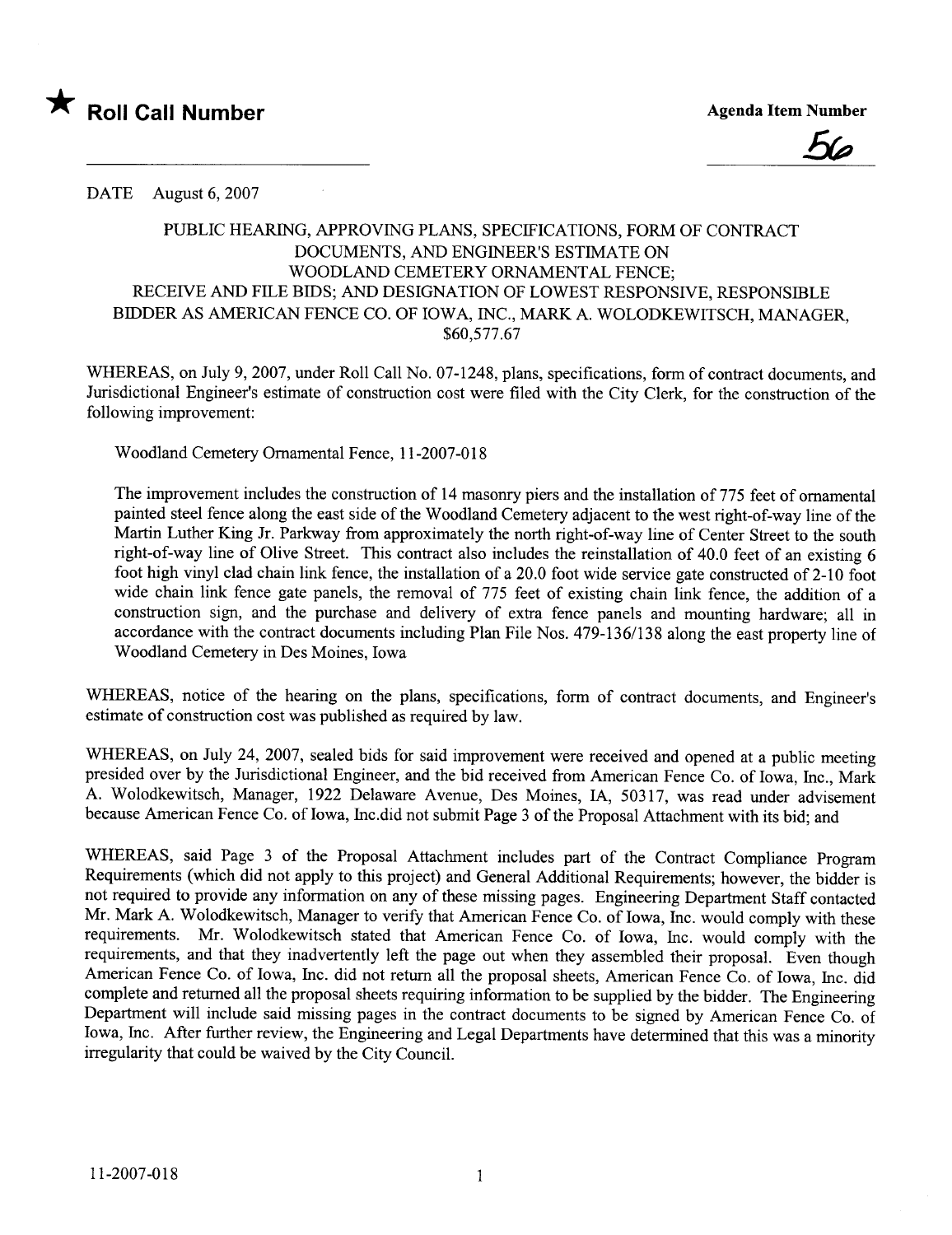

<u>56</u>

DATE August 6, 2007

NOW, THEREFORE, BE IT RESOLVED BY THE CITY COUNCIL OF THE CITY OF DES MOINES, IOWA: That the hearing on the plans, specifications, form of contract documents, and Jurisdictional Engineer's estimate of construction cost for said improvement be closed; and that said plans, specifications, form of contract documents, and Jurisdictional Engineer's estimate of construction cost are hereby approved as the plans, specifications, form of contract documents, and Jurisdictional Engineer's estimate of construction cost for said improvement.

BE IT FURTHER RESOLVED: That the City Council concurs in the recommendation of the Engineering Department and the Legal Department regarding the bid submitted by American Fence Co. of Iowa, Inc., waives said minor irregularity, and hereby receives the bid submitted by American Fence Co. of Iowa, Inc..

BE IT FURTHER RESOLVED: That sealed bids for said improvement were submitted by the following bidders:

| American Fence Co. of Iowa, Inc. | Des Moines, IA                            |  |  |
|----------------------------------|-------------------------------------------|--|--|
| Brocon Services LLC              | Bid read under advisement<br>Johnston, IA |  |  |
| Concrete Technologies, Inc.      | Urbandale, IA                             |  |  |
| Smith Seeding, Inc.              | Eldridge, IA                              |  |  |

which were received and opened at a public meeting presided over by the Jursdictional Engineer in the City Council Chambers, 2nd Floor, City Hall, 400 Robert D. Ray Drive, Des Moines, Iowa at 11 :00 a.m. on July 24, 2007. Said bids and the attached tabulation of bids for said improvement be and are hereby received and filed.

BE IT FURTHER RESOLVED: That the Jurisdictional Engineer has determined that the lowest responsive, responsible bid for the construction of said improvement was submitted by American Fence Co. of Iowa, Inc., Mark A. Wolodkewitsch, Manager, 1922 Delaware Avenue, Des Moines, IA, 50317 in the amount of \$60,577.67, and said bid be and the same is hereby accepted.

BE IT FURTHER RESOLVED: That the bid security of the unsuccessful bidders be and is hereby authorized and directed to be returned.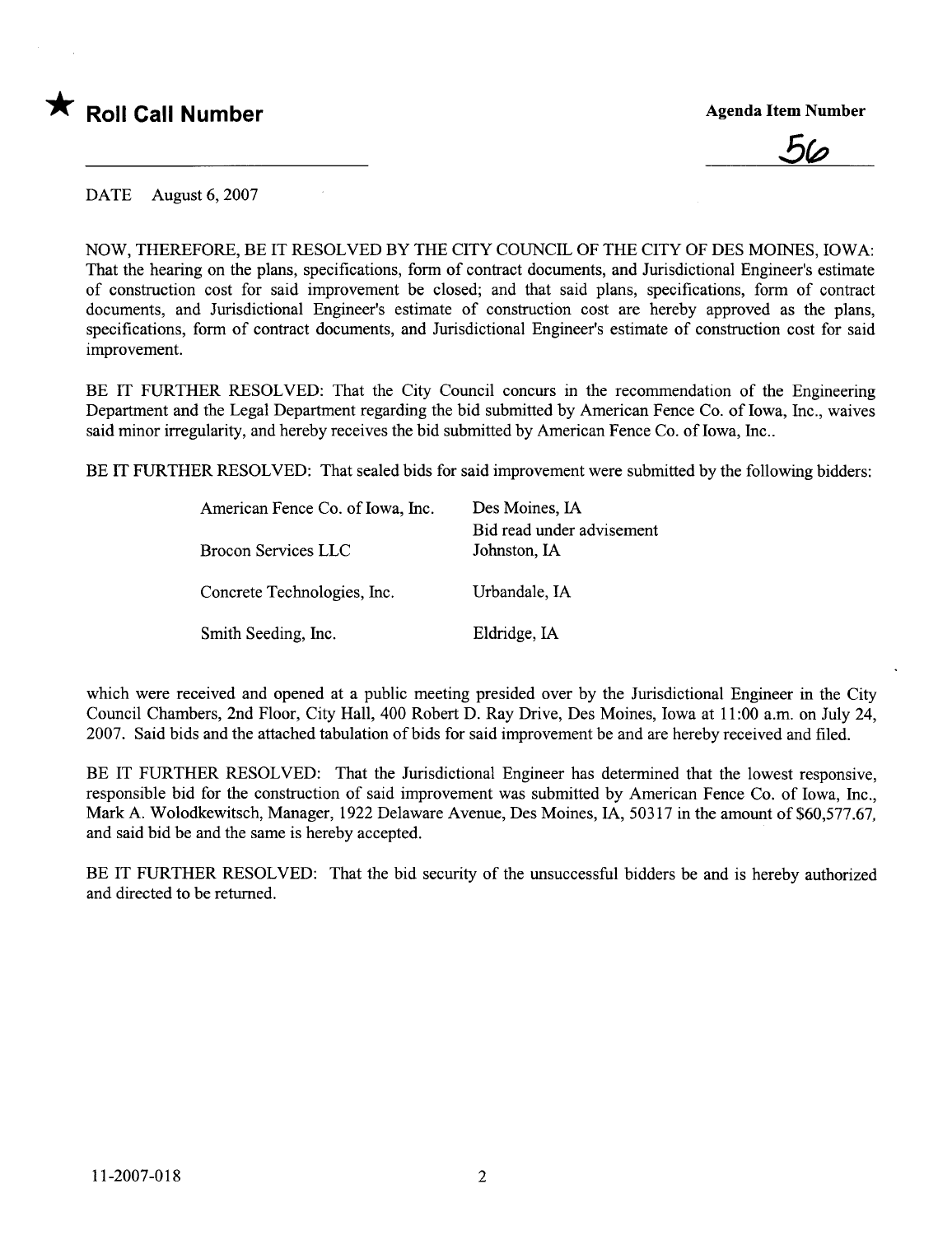

**Agenda Item Number** 



DATE August 6, 2007

BE IT FURTHER RESOLVED: That the Jurisdictional Engineer is hereby directed to secure execution by the lowest responsible, responsive Bidder and its surety of the contract documents in the form heretofore approved by this Council; that the Jurisdictional Engineer is directed to thereafter present said contract documents to this Council for approval and authorization to the Mayor to sign; and that no contract shall be deemed to exist between the City of Des Moines and said Bidder until said contract has been executed by the Bidder, and shall have been approved by this Council and executed by the Mayor and attested to by the City Clerk.

(City Council Communication Number  $07 - 416$  attached.)

Moved by to adopt.

 $\sim 10$ 

FORM APPROVED:

Worthlen Vaulyn

Deputy City Attorney

FUNS AVAILABLE

JJ Kna

Allen McKinley Des Moines Finance Director

Funding Source: 2007-2008 CIP, Page Park-6, Cemetery Infrastructure and Improvements, PKS138, G. O. Bonds

## **25**

| <b>COUNCIL ACTION</b>                                               | <b>YEAS</b> | <b>NAYS</b> | <b>PASS</b> | <b>ABSENT</b>   | I, Diane Rauh, City Clerk of said City Council, hereby                                                                      |
|---------------------------------------------------------------------|-------------|-------------|-------------|-----------------|-----------------------------------------------------------------------------------------------------------------------------|
| <b>COWNIE</b><br><b>COLEMAN</b><br><b>HENSLEY</b><br><b>KIERNAN</b> |             |             |             |                 | certify that at a meeting of the City Council, held on the<br>above date, among other proceedings the above was<br>adopted. |
| <b>MAHAFFEY</b><br><b>MEYER</b><br><b>VLASSIS</b><br><b>TOTAL</b>   |             |             |             |                 | IN WITNESS WHEREOF, I have hereunto set my hand<br>and affixed my seal the day and year first above written.                |
| <b>MOTION CARRIED</b>                                               |             |             |             | <b>APPROVED</b> |                                                                                                                             |
|                                                                     |             |             |             | Mayor           |                                                                                                                             |
|                                                                     |             |             |             |                 | City Clerk                                                                                                                  |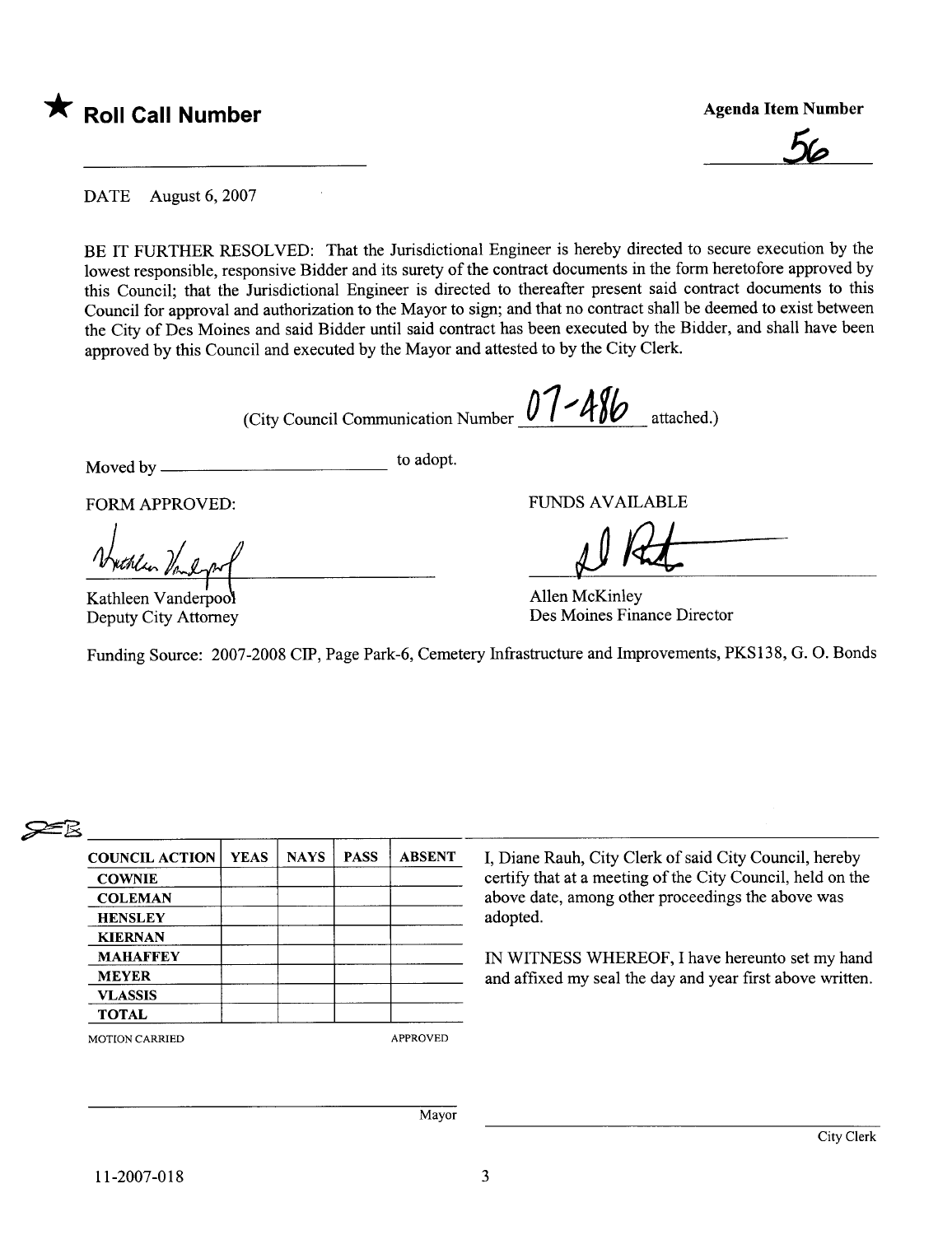

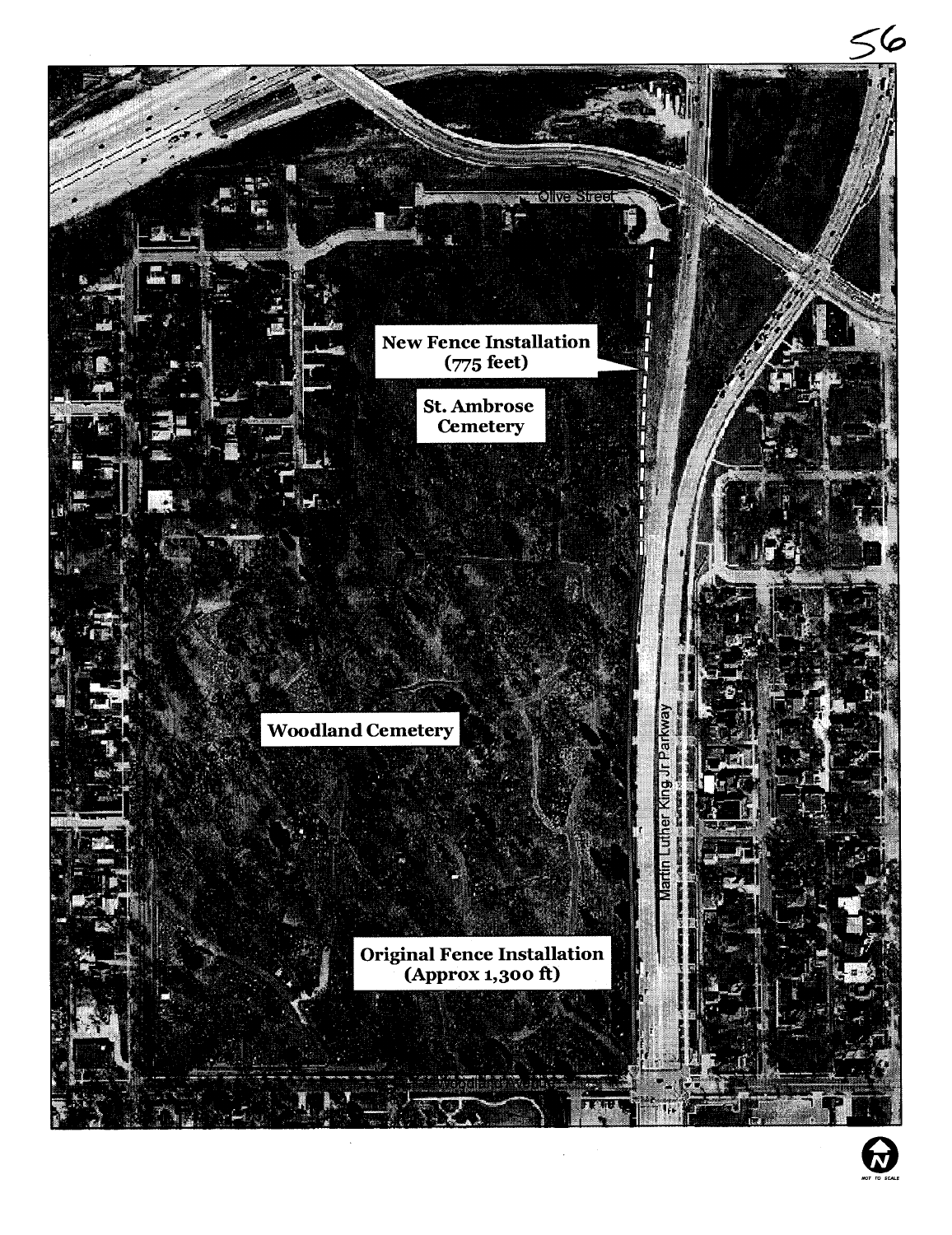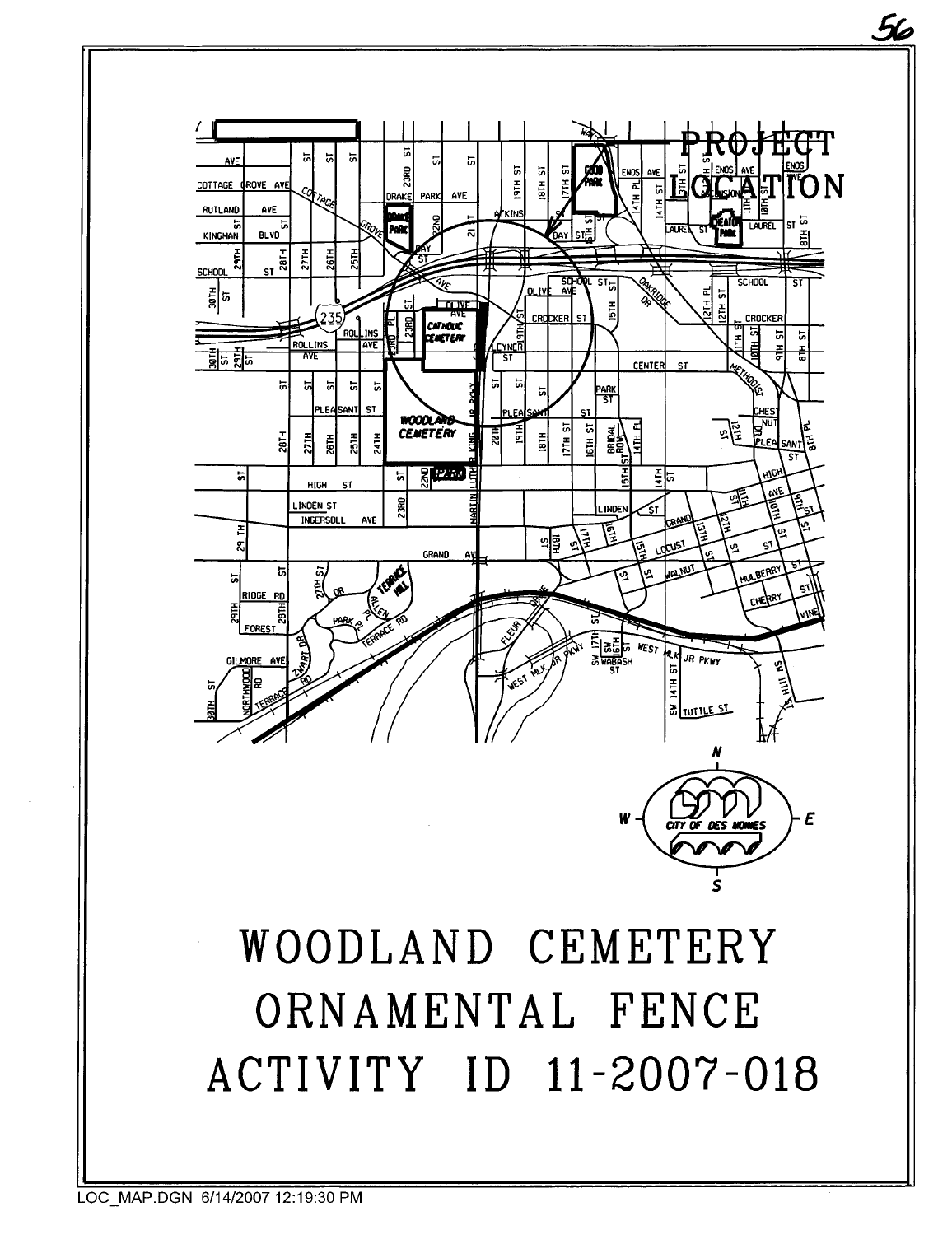|  |                                                                                                                                                                                                     | \$2,712.50<br>\$440.00<br>\$77,500.00<br>\$23,800.00<br>\$1,200.00<br>\$350.00<br>\$1,200.00<br><b>AMOUNT</b>                                                                               | \$107,202.50<br>$-34.43%$                                                                                                                                                                                                        |                                                                  |
|--|-----------------------------------------------------------------------------------------------------------------------------------------------------------------------------------------------------|---------------------------------------------------------------------------------------------------------------------------------------------------------------------------------------------|----------------------------------------------------------------------------------------------------------------------------------------------------------------------------------------------------------------------------------|------------------------------------------------------------------|
|  |                                                                                                                                                                                                     |                                                                                                                                                                                             | \$100.00<br>\$1,700.00<br>\$1,200.00<br>\$350.00<br>\$1,200.00<br>\$3.50<br>\$11.00<br>PRICE<br>i<br>M                                                                                                                           |                                                                  |
|  |                                                                                                                                                                                                     |                                                                                                                                                                                             | \$960.00<br>\$40,300.00<br>\$46,480.00<br>\$1,750.00<br>\$580.00<br>\$6,200.00<br>\$1,585.00<br><b>AMOUNT</b>                                                                                                                    | \$97,855.00<br>40.15%                                            |
|  |                                                                                                                                                                                                     |                                                                                                                                                                                             | \$24.00<br>\$52.00<br>\$3,320.00<br>\$1,750.00<br>\$580.00<br>\$1,585.00<br>\$8.00<br>PRICE<br>i<br>3                                                                                                                            |                                                                  |
|  |                                                                                                                                                                                                     | 10% Bid Bond<br><b>BID PRICE</b>                                                                                                                                                            | \$697.00<br>\$1,542.00<br>\$27,559.00<br>\$22,417.92<br>\$3,851.75<br>\$3,101.00<br>\$1,409.00<br><b>AMOUNT</b>                                                                                                                  | $-62.95%$<br>\$60,577.67<br>ŠΩ                                   |
|  |                                                                                                                                                                                                     |                                                                                                                                                                                             | \$697.00<br>\$38.55<br>\$35.56<br>\$1,601.28<br>\$3,101.00<br>\$1,409.00<br>\$4.97<br><b>PRICE</b><br><b>III</b><br>S                                                                                                            |                                                                  |
|  |                                                                                                                                                                                                     |                                                                                                                                                                                             | \$96,875.00<br>\$44,800.00<br>\$2,500.00<br>\$500.00<br>\$1,200.00<br>\$2,125.00<br>\$15,500.00<br><b>AMOUNT</b>                                                                                                                 | \$163,500.00                                                     |
|  |                                                                                                                                                                                                     |                                                                                                                                                                                             | \$3,200.00<br>\$2,500.00<br>\$30.00<br>\$125.00<br>\$500.00<br>\$2,125.00<br>\$20.00<br>PRICE<br><b>SINL</b>                                                                                                                     |                                                                  |
|  |                                                                                                                                                                                                     |                                                                                                                                                                                             | 775 LF<br>40 LF<br>775 LF<br>14 EA<br>1 E∕<br>്ട<br><b>QUANTIT</b>                                                                                                                                                               |                                                                  |
|  |                                                                                                                                                                                                     | -ESTIMATE-                                                                                                                                                                                  | Fence Panels, Post, Mounting Hardware, Extra<br><b>DESCRIPTION</b><br>Ornamental Fence, Painted Steel<br>Removal of Chain Link Fence<br>Reinstall Chain Link Fence<br>Fence Gate, 20 foot<br>Masonry Pier<br>Project Sign<br>TEM | PERCENT OF ENGINEER'S ESTIMATE<br><b>TOTAL CONSTRUCTION COST</b> |
|  | CONCRETE TECHNOLOGIES, INC.<br>BROCON SERVICES<br>Johnston, lowa<br>AMERICAN FENCE CO.<br>Des Moines, Iowa<br>APPROVED BY John 7. Me Ko<br>TABULATED BY Bugene J. Schmitt<br>CHECKED BY <b>BAAA</b> | Urbandale, lowa<br>BID SECURITY<br>10% Bid Bond<br><b>BID SECURITY</b><br>10% Bid Bond<br><b>BID SECURITY</b><br>PROJECT: WOODLAND CEMETERY ORNAMENTAL FENCE<br>CONTRACTOR'S BID TABULATION | <b>BID PRICE</b><br><b>BID PRICE</b>                                                                                                                                                                                             |                                                                  |

Bid read under advisement.<br>Bidder did not submit<br>Page 3 of 3 of Proposal<br>Attachment Part F which<br>does not require bidder<br>information. Bid read under advisement. Attachment Part F which Page 3 of 3 of Proposal does not require bidder Bidder did not submit information.

> $\frac{1}{2}$  $\overline{\phantom{a}}$

Page 1 of 2

 $\bar{\gamma}$ 

**7**<br>C